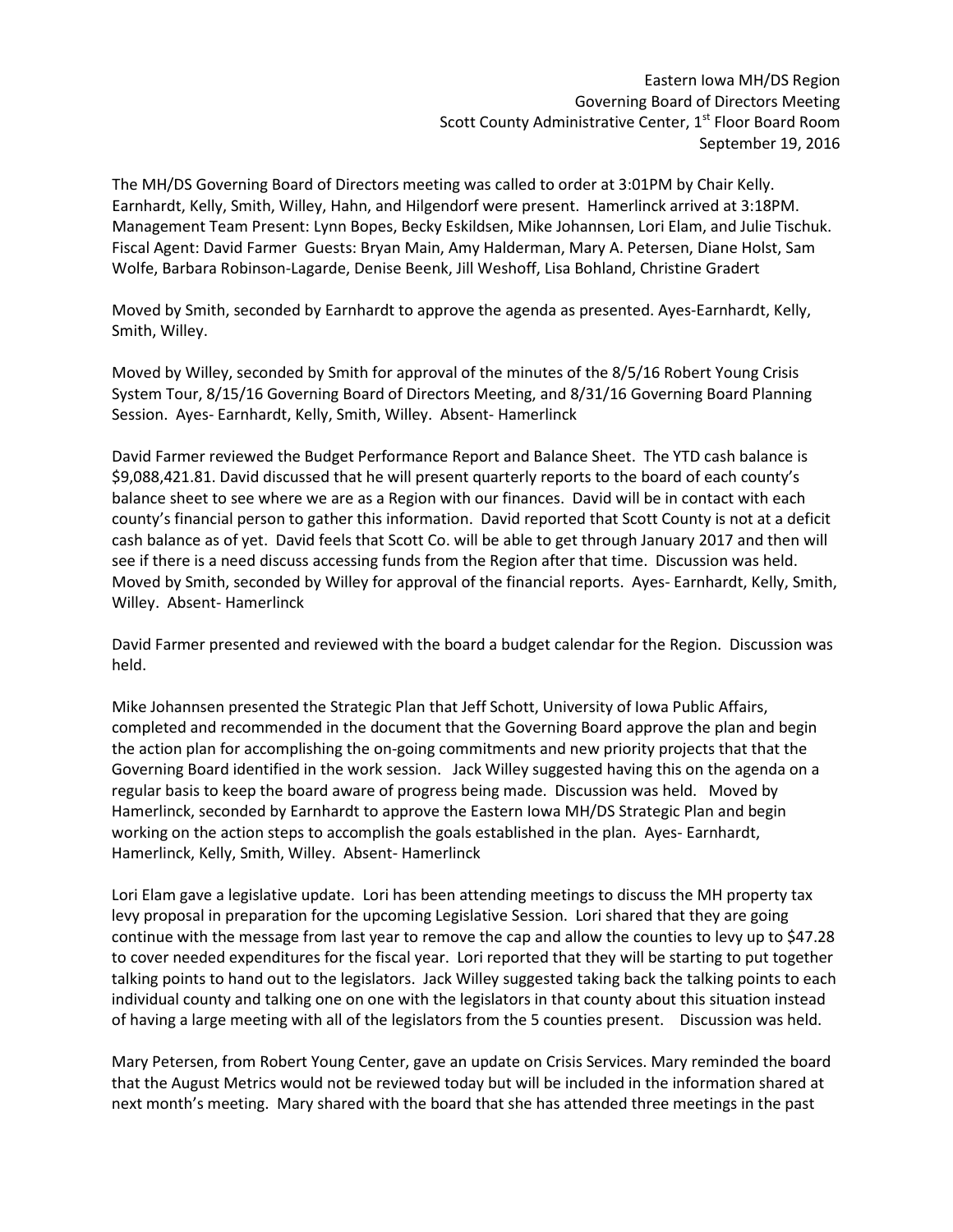few weeks with people from the State of Iowa that have expressed a strong interest in the Eastern Iowa MH/DS Region Crisis System and how it could be replicated in other areas of the State. Jill Westhoff reviewed the financial report detailing expenses for August and the Year to Date totals. Mike Johannsen let the Governing Board know that the contract with Robert Young Center was signed on January 14, 2016 and if they would like to open negotiations and service discussions with them for the next year, the board would have to send written notice within 90 days of the contract date. The board decided to open negotiations of the contract and were in consensus that they would like to continue with Robert Young Center. The board advised that a letter be sent to Robert Young Center stating the desire to move forward with the Regional Mental Health Crisis Services Agreement and open negotiations with them regarding components and fee structures within the agreement. Discussion was held.

Becky Eskildsen updated the board regarding the Region website development. Becky stated that the person from Clinton County assisting with the development of the Region website will present to the Management Team next month what she has been able set up for a page. Becky pointed out that due to time constraints, the person isn't able to spend much more time working on the website. The board wondered if an RFP needs to be drafted to see what interest there may be in assisting with developing and maintaining the Region website. Discussion was held.

Becky Eskildsen updated the board on vocational services in the Region. Becky is in the process of putting together a meeting date/ invitations for vocational providers to meet with the Region and discuss the future of sheltered work for FY'18, new policies and procedures, and discuss with the providers what direction vocational services are moving and planning for those changes.

Julie Tischuk presented to the board that the management team continues to work on HIPAA compliance in the Region. After meeting and reviewing all that is required to be HIPAA compliant, it became a difficult task for the management team to complete on their own without professional technical assistance guiding the process. Julie requested authorization from the board to draft an RFP for HIPAA Technical Assistance to assist with making sure the Region is HIPAA compliant. Moved by Willey, seconded by Earnhardt to authorize the Management Team to prepare an RFP for HIPAA Compliance Tech Assistance and to work with Scott County to advise in the RFP process. Ayes-Earnhardt, Hamerlinck, Kelly, Smith, Willey.

Mike Johannsen presented the CEO report. Mike let the board know that the Annual Report will be due in the next few weeks. He stated that staff are working on gathering the information that goes into this report. He let the board know that the State of Iowa looks at these reports closely to share with the legislators and others on how the Regions are doing across the State. Discussion was held.

Other Items: Dawn Smith asked for an update from Mary Petersen, Robert Young Center, regarding the pilot project to access adult psychiatric beds in Illinois being worked on with the Illinois Legislature. Mary said that there is support from the governor and there is bi-partisan support for the five counties in the Region to participate in the pilot project. This will be brought before the Illinois Legislature in November and a vote will be taken. If all goes well it will start 1/1/17.

Public Comment: Diane Holst asked the board the upside to increasing sales tax option to help fund mental health services. Discussion was held.

Meeting adjourned at 4:42PM. The next meeting will be October 17, 2016 at 3:00PM at the Scott County Administration Building, First Floor Boardroom.